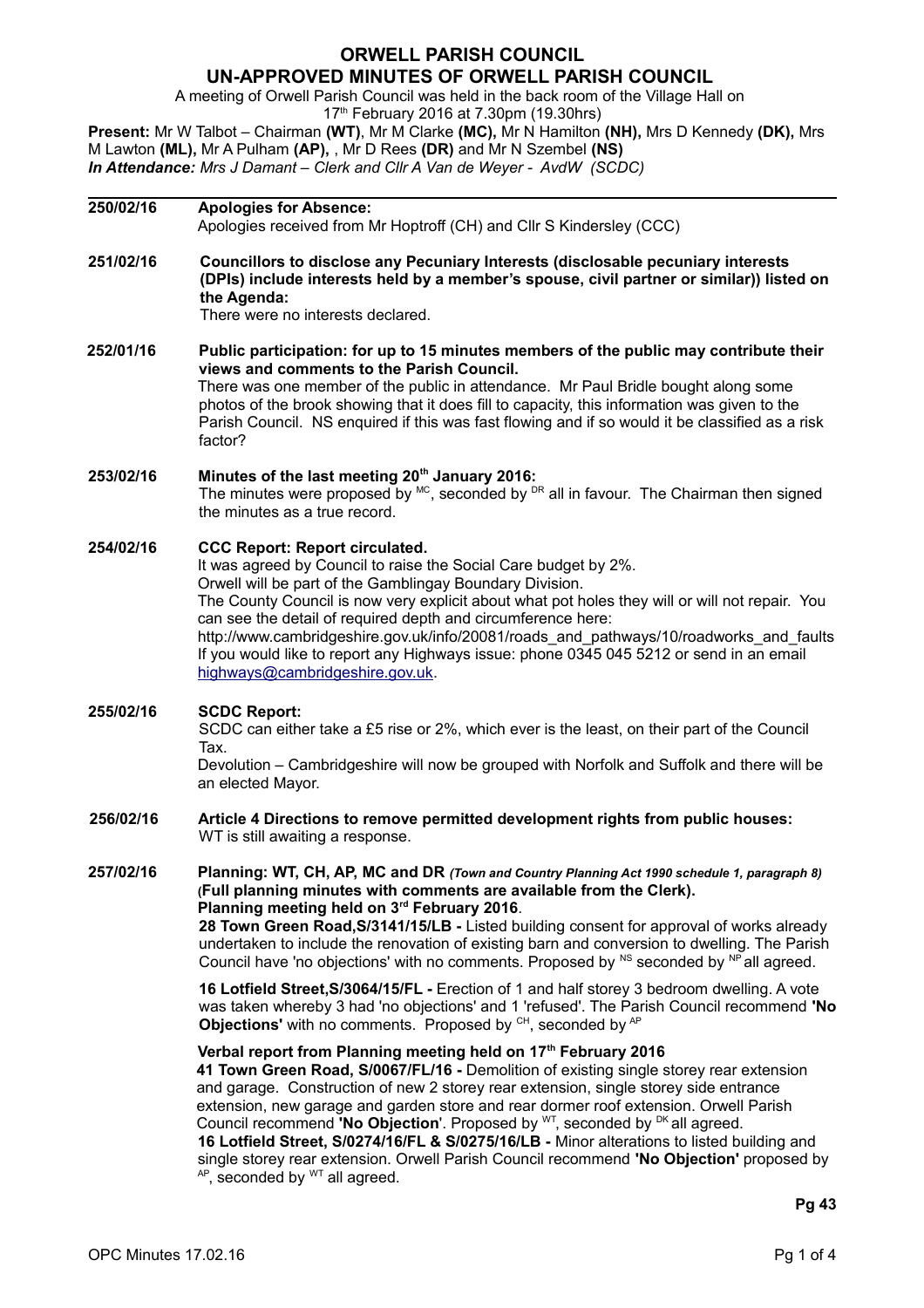# **258/02/16 Indemnity Forms:**

S/2113/12/FL – 28 Town Green Road £2,244.90 financial contribution in lieu of on-site provision of public open space. £371.00 towards the off-site provision of community facility space. Indemnity Form was signed by WT as Chairman, at the meeting. CH as Vice Chairman will sign forms on his return, both signatories witnessed by the Clerk/Proper Officer

# **258/02/16 Neighbourhood Planning:**

Alison Talkington and Clare Gibbons (SCDC) will attend the Parish Council meeting on 16<sup>th</sup> March to inform the Parish Council on Neighbourhood Planning and what it entails.

## **259/02/16 Development Proposal on Hurdleditch Road (next to the primary school) Landscape and Visual Impact Assessment:**

SCDC may have no reason to refuse the application, but if they do it may then go to appeal so the Parish Council needs information in order to argue its point, if they are in a mind to recommend refusal. The Landscape Assessment is more important if the application goes to appeal but there is a time limit. Cllr Van de Weyer suggested that a landscape assessment would still be a good idea, if done in time, for the first stage (when application is presented to SCDC). WT believed this would also be a good investment to the village even if the application did not go to appeal as it would help with regards to Orwell carrying out a Neighbourhood Plan. It was proposed by DK that Orwell should spend up to £3,000 on carrying out a Landscape Assessment, seconded by NS all agreed.

# **Update on the Public Meeting held on 11th February 2016**:

Concern was expressed on the proposed development on that if it is developed in the proposed position it would cut off the school and recreation grounds, there was also concern over the sewage and drainage. The landscape aspect is also of concern with regards to the view of the church.

## **260/02/16 Financial Matters:**

#### 1. Financial Statements for February

2.Payments and Additional payments for February

| Local Government Act (LGA); Public Health Act (PHA); Open Space Act (OSA) |   |          |       |                                                                      |                |
|---------------------------------------------------------------------------|---|----------|-------|----------------------------------------------------------------------|----------------|
| <b>Salaries</b>                                                           |   | £ 922.41 | 0     | February salary                                                      | LGA 1972 s112  |
| Inland Revenue                                                            | £ | 145.91   | 0     | February PAYE/NI                                                     | LGA 1972 s112  |
| Sovereign Play                                                            | £ | 707.58   |       | 117.93 80% of rope walk<br>and stepping stones<br>supply and install | LGA 1972 s113  |
| Sovereign Plan                                                            |   | £ 868.10 |       | 144.68 80% of guided ropes<br>supply only                            | LGA 1972 s113  |
| Eon                                                                       | £ | 4.76     | 0.86  | Electric for pavilion                                                |                |
| Herts & Cambs                                                             |   | £ 264.00 | 44.00 | Hedges at BG                                                         | OSA 1906 s9/10 |
| D Chappell                                                                | £ | 50.00    | 0     | BG gate latch                                                        | LGA 1972 s113  |
| <b>Trulights</b>                                                          | £ | 90.00    | 0     | Reimbursement for<br>double Bulletin payment                         | LGA 1972 s113  |
| Orwell VH                                                                 | £ | 42.00    | 0     | History Group booking LGA 1972 s113                                  |                |
|                                                                           |   |          |       |                                                                      |                |

3. Deposits: Hoback (solar fund) £12,490.00

### **261/02/16 Grass cutting contract:**

Still awaiting a third quote. It was proposed by AP, seconded by WT that if further cuts are needed before the next contract to ask Herts & Cambs to carry these out on an 'as and when' basis.

### **262/02/16 Bike Bus:**

Unfortunately the BikeBus contract finishes at the end of March 2016. As the uptake from the villages has not been used in the numbers envisaged the bus will cease. The Local Sustainable Transport Fund has indicated it is unlikely to support the project from April 2016 but it is entirely within the gift of parishes to buy further days of service and an intermediary with the operator, Dews Coaches, should this be an option the parish council should wish to pursue at a cost of £402.50 per day of service on the current timetable, but this does not take into account the onboard revenue of £4,195 in the fist 13 months of service. If other parishes were to commit to funding this figure would be reduced.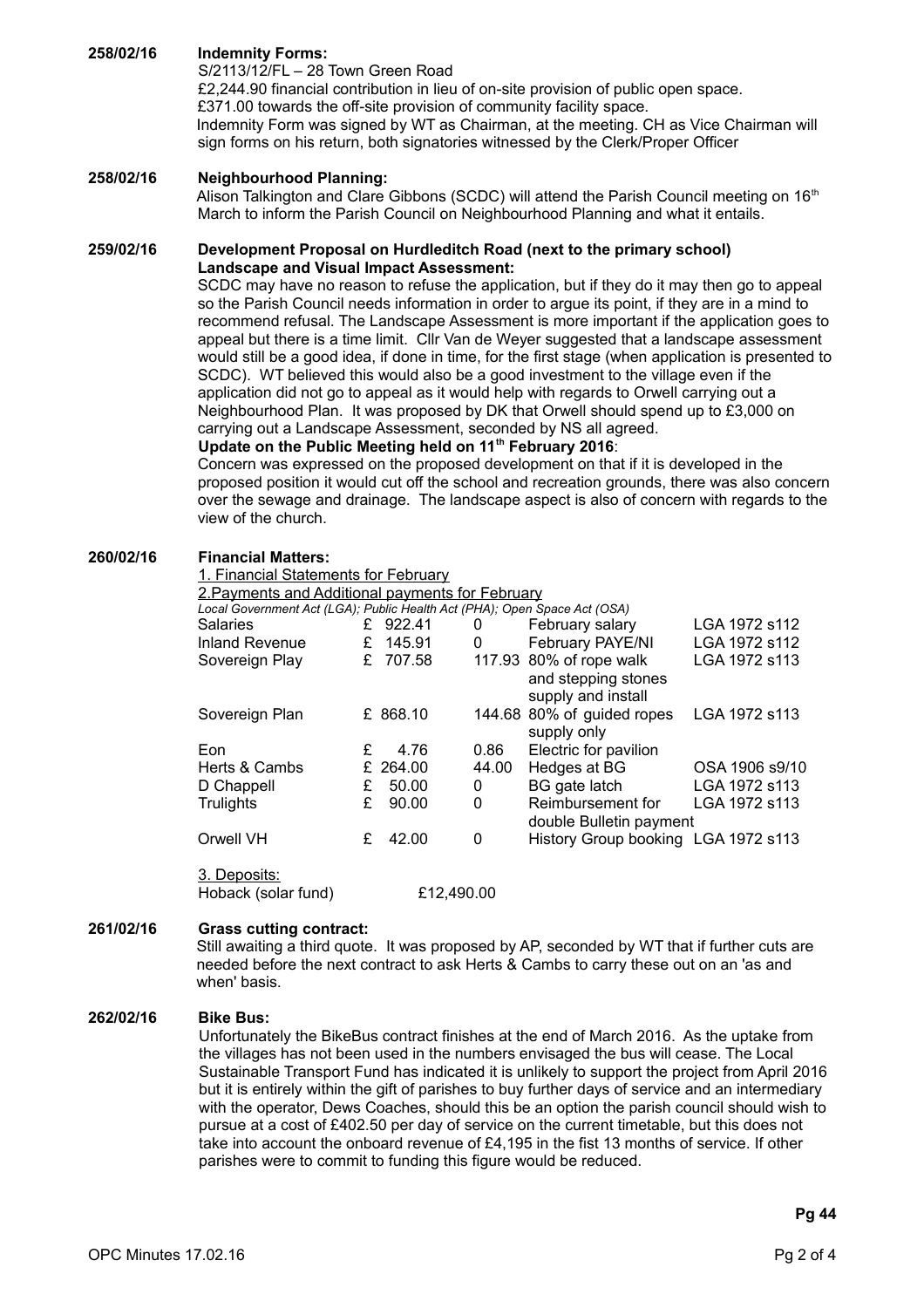# **262/02/16 Village Hall Carpark:**

Update on the three faulty lights at the village hall carpark Clerk has contacted both Balfour Beatty and SCDC. Cllr Van de Weyer and Cllr Kindersley are also making enquiries as to why these lights have not been repaired.

# **263/02/16 HM Queen's 90th Birthday Celebrations:**

The date in June is difficult for the Clunch Pit Society, however the Village Show Committee may be able to take over the organising. The History Society would also like to put on an event. Traditionally the BBQ has been held in the Clunch Pit. Date to be decided, what is to take place and by whom.

## **264/02/16 Domain Name:**

orwellparishcouncil.uk - costs are £9.98 for 2yrs,19.96 for 5yrs or 39.92 for 10 yrs. It was proposed by WT, seconded by MC to take out a 10 year subscription, all agreed. Clerk to proceed. **Action: Clerk**

## **265/02/16 Recreation Ground:**

- Play equipment monthly inspection. All equipment appears to be in good working order. - Quotes for new play equipment – AP is presently putting together the quotations. - Recreation ground carpark – AP reported that the car park needs to be resurfaced and the holes filled in. He has received a costing of £162 for the materials which are 20mm and with the help of volunteers this should be all that is required. MC enquired whether a more substantial project is needed? WT suggested that as the holes were getting larger this needed to be addressed now and that a possible further project be discussed at a later date. It was proposed by AP to go ahead with the interim repairs, seconded by NS, vote taken – 7 in agreement; 1 abstained. Motion carried. AP will contact the suppliers.

**Action: AP**

- Hiring Contract for Pavilion – noted.

### **266/02/16 Redevelopment of the Recreation Ground:**

WT is to meet with Mr Ward and will report at the next meeting.

### **267/02/16 CCC and Social Care Funding of 2%**

Orwell Parish Council wrote to all the individual leaders within CCC regarding the proposed cut to the Social Care budget. A meeting took place at Cambridge County Council on the  $16<sup>th</sup>$ February and it was agreed that a 2% increase will be given.

### **268/02/16 City Deal:**

The Greater Cambridge City Deal is considering initial ideas for a new 'Western Orbital' bus link between the west and south of Cambridge, either along or very near the M11 The first consultation launchers on Monday  $8<sup>th</sup>$  February until Monday 21<sup>st</sup> March 2016. The initial ideas for consultation are:

- An additional Park & Ride at Junction 11 (Trumpingong)
- A Park & Ride or Park & Cycle at Junction 12 (Barton)
- Cycle improvements possibly including an 'orbital' link
- 'Orbital' bus links around the outside of the city along or near the M11, which would connect housing and employment sites including: Trumpington Meadows, West Cambridge, Addenbrooke's Hosptial, the Biomedical Campus, the Science and Business Parks and the future Cambridge North Rail Station.

Further information and details of exhibitions which are being held around the city can be found at [www.gccitydeal.co,](http://www.gccitydeal.co/)uk/the-western-orbital.

It was agreed that if Councillors wished they should reply to this as individuals.

# **269/02/16 Correspondence and Clerk's Report:**

Precept request has been sent to SCDC

Clerk has requested a full pruning for the Mulberry Tree.

Clerk has written to Mrs Stanley owner of 21 Town Green Road which borders the lane between Town Green Road and Cross Lane Close, with regards to the tree which is causing damage to the footpath. Awaiting a response.

Clerk has contacted Sovereign Play Equipment in regards to putting in the ropes and new beams. (see item 240/01/16)

Electoral Revies of Cambridgeshire – final recommendations. If you wish to participate on the online survey [www.lgbce.org.uk/about-us/lgbce-opinion-survey](http://www.lgbce.org.uk/about-us/lgbce-opinion-survey)